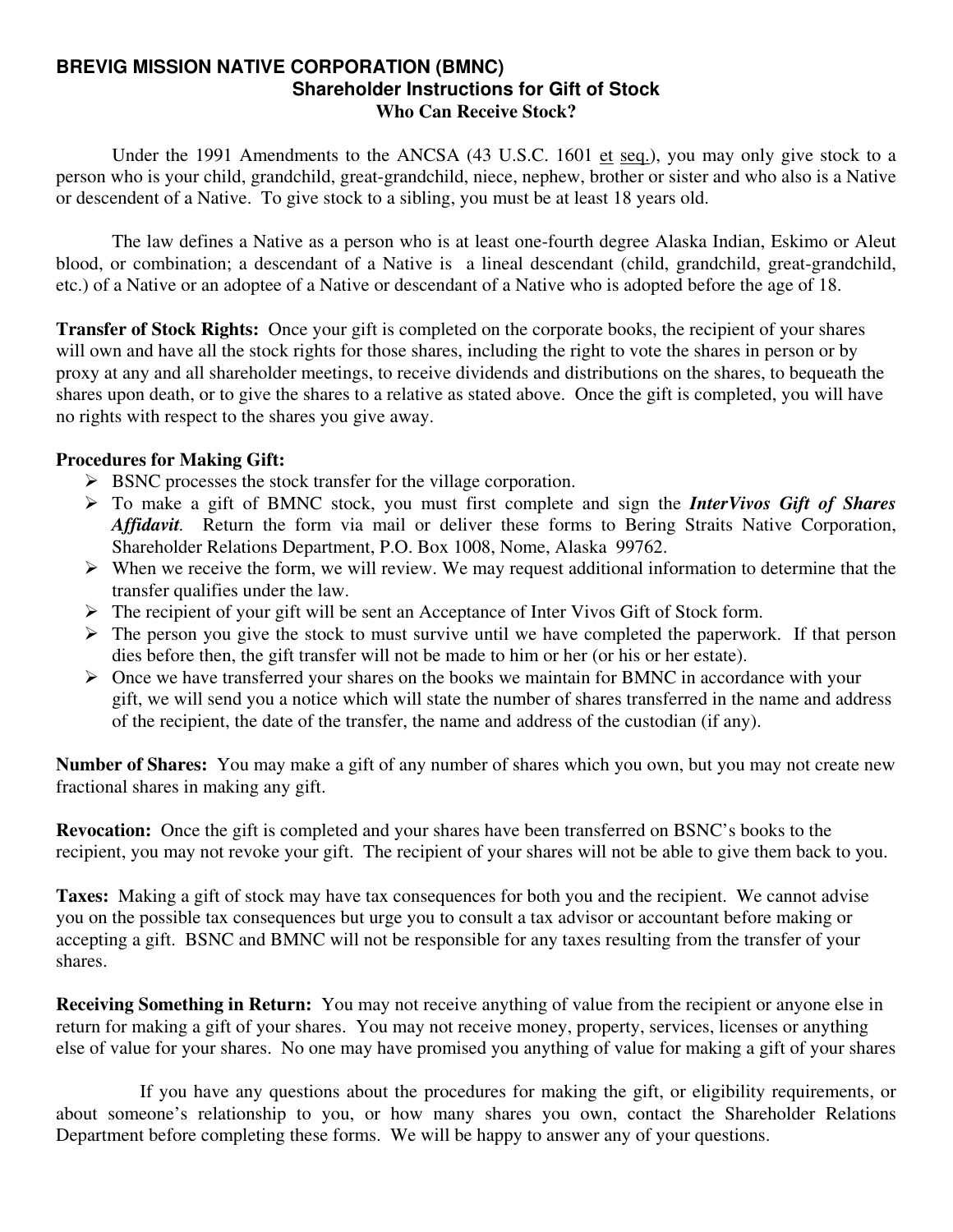# **BREVIG MISSION NATIVE CORPORATION (BMNC)**

## **Inter Vivos Gift of Shares Affidavit**

I, \_\_\_\_\_\_\_\_\_\_\_\_\_\_\_\_\_\_\_\_\_\_, being first duly sworn, depose and say:

| Full Name:                       |                         | Enrollment Number: |        |
|----------------------------------|-------------------------|--------------------|--------|
| Date of Birth:                   | Social Security Number: |                    |        |
| <b>Complete Mailing Address:</b> |                         |                    |        |
| City:                            | State:                  | Zip Code:          | Phone: |

> I own shares of Brevig Mission Native Corporation and am 18 years or older.

- ¾ I understand that under the Alaska Native Claims Settlement Act, as amended (43 U.S.C. 1601 et. seq.) I may only gift shares to my child, grandchild, great-grandchild, niece, nephew, brother, or sister who is related to me by blood or adoption and who is also a Native or descendent of a Native.
- $\triangleright$  **I** am responsible for providing the appropriate documentation proving family relationship.
- $\triangleright$  I understand that if any taxes are owed as a result of this gift, BSNC and BMNC will not be responsible for its payment.
- $\triangleright$  Neither myself nor any other person has received anything of value nor have I or any other person been promised anything of value in return for transferring my shares.
- $\triangleright$  It is my intent and desire to irrevocably transfer all rights and incidents of ownership of the gifted shares to the recipient and to irrevocably vest in the recipient all such rights of ownership. I understand I will no longer receive dividends or distributions for these shares.
- ¾ I understand that once this gift is completed on the stock records of BSNC and BMNC I will not be able to revoke or reverse it and that the recipient will not be able to give the gifted shares back to me.

I wish to make a gift of my Brevig Mission Native Corporation (BMNC) shares to the recipient(s) listed below and I understand that I cannot create new fractional shares in making a gift.

|  | Recipients Name: 1988. [19] Recipients Name:             | Relationship to Donor: |  |
|--|----------------------------------------------------------|------------------------|--|
|  | Age: Social Security Number: Degree of Native Blood 1997 |                        |  |
|  |                                                          |                        |  |
|  | Phone Number:<br>*Custodian's Address <b>Example 20</b>  | *Custodian Name:       |  |
|  | Number of <u>BMNC Village Shares</u> to be gifted:       |                        |  |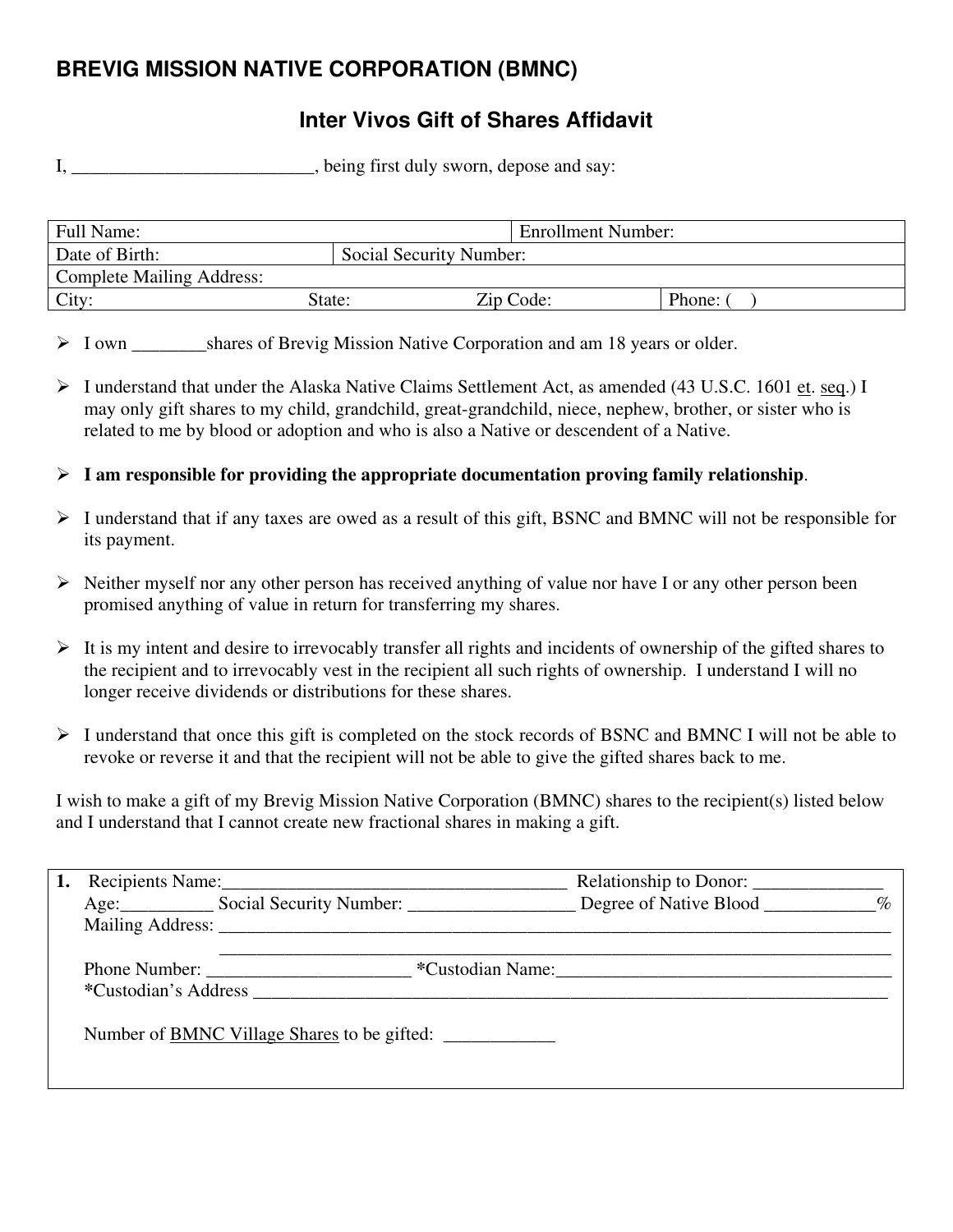|  | the control of the control of the control of the control of the control of |  |
|--|----------------------------------------------------------------------------|--|
|  |                                                                            |  |
|  |                                                                            |  |
|  | Number of <u>BMNC Village Shares</u> to be gifted:                         |  |
|  |                                                                            |  |
|  |                                                                            |  |
|  |                                                                            |  |
|  |                                                                            |  |
|  |                                                                            |  |
|  |                                                                            |  |
|  | Number of <u>BMNC Village Shares</u> to be gifted:                         |  |
|  |                                                                            |  |
|  |                                                                            |  |
|  |                                                                            |  |
|  |                                                                            |  |
|  |                                                                            |  |
|  |                                                                            |  |
|  | Number of <u>BMNC Village Shares</u> to be gifted:                         |  |

## \***If recipient is a minor, list the name and address of the designated custodian.**

I have read and understand the information contained in this affidavit, the information I have provided is true and accurate, I am 18 years of age or older, and that in completing and signing these forms, I am acting freely, voluntarily and without any undue pressure, influence or duress.

| Dated: Signed Contains Signed Contains and Signed Contains a series of the series of the Signed Contains and Signed Contains a series of the series of the series of the series of the series of the series of the series of t |  | (Shareholder's full name) |
|--------------------------------------------------------------------------------------------------------------------------------------------------------------------------------------------------------------------------------|--|---------------------------|
| <b>SUBSCRIBED</b> and <b>SWORN</b> to before me this $\_\_\_\_\_$ day of $\_\_\_\_\_\_$ 2                                                                                                                                      |  |                           |
|                                                                                                                                                                                                                                |  |                           |
| My Commission Expires: 2008. The Commission Expires:                                                                                                                                                                           |  |                           |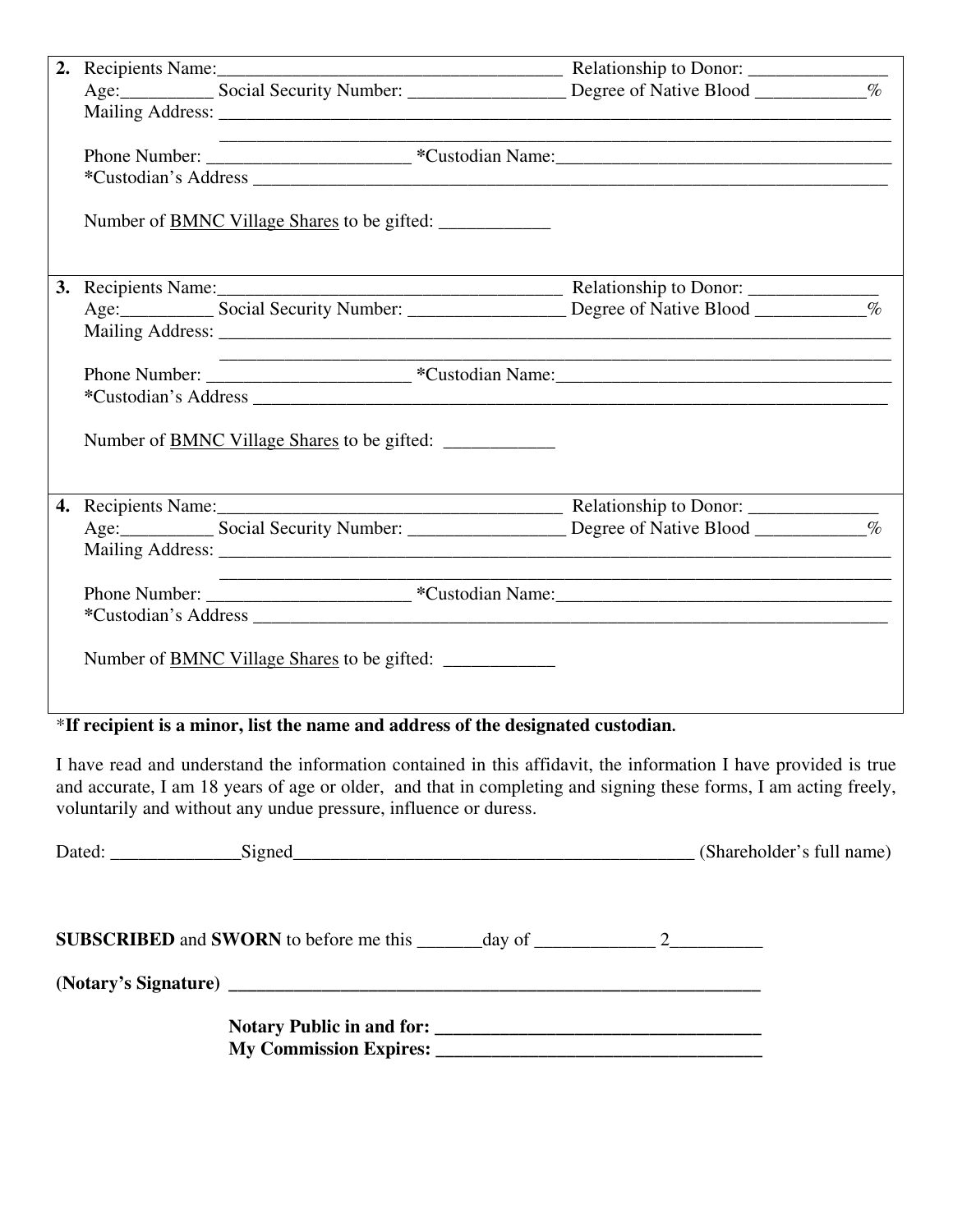## **BREVIG MISSION NATIVE CORPORATION (BMNC)**

#### **Acceptance of Inter Vivos Gift of Stock Age of Majority (18 yrs or older)**

I, \_\_\_\_\_\_\_\_\_\_\_\_\_\_\_\_\_\_\_\_, being first duly sworn, depose and say:

I understand that I will receive \_\_\_\_\_\_share(s) of Stock in Brevig Mission Native Corporation as a gift from \_\_\_\_\_\_\_\_\_\_\_\_\_\_\_\_\_\_\_\_\_\_\_\_\_\_\_\_\_\_who is my\_\_\_\_\_\_\_\_\_\_\_\_\_\_\_\_\_\_\_\_\_ (family relationship).

| My Name:                                                                                                     | Social Security Number: |                                    |  |
|--------------------------------------------------------------------------------------------------------------|-------------------------|------------------------------------|--|
| Date of Birth:                                                                                               | Gender:                 | Percentage Degree of Native Blood: |  |
| <b>Complete Mailing Address:</b>                                                                             |                         |                                    |  |
| I am already a shareholder of BSNC:<br>[NO]<br>[YES]                                                         |                         |                                    |  |
| [NO] I am not a shareholder in <b>another</b> Regional or Village Corporation                                |                         |                                    |  |
| [YES] I am a shareholder in another Regional or Village Corporation, if yes, list name(s) of corporation(s): |                         |                                    |  |
|                                                                                                              |                         |                                    |  |

- ¾ I am a Native or descendant of a Native as defined in the Alaska Native Claims Settlement Act, as amended.
- $\triangleright$  I have not given nor have I promised to give the Donor or any other person anything of value in return for the Gifted shares. I do not know of any other person giving or promising to give the Donor or anyone else anything of value in return for the making of this gift.
- $\triangleright$  I understand that the receipt of these shares and the receipt of dividends and distributions of these shares may result in tax consequences for me and that BSNC and BMNC will not be responsible for any taxes resulting from the transfer of these shares.
- $\triangleright$  I understand that once these shares are transferred to my name, I will not be able to give them back to the Donor or give them to anyone except as authorized by the Alaska Native Claims Settlement Act, as amended. I understand that the sale or transfer of these shares is currently prohibited by law.

 I swear under oath to the best of my knowledge and belief that everything stated in this Affidavit is accurate and true and that in completing and signing these forms I am acting freely, voluntarily and without any undue pressure, influence or duress. I understand that my signature below indicates my acceptance of this gift of stock.

|  | (Shareholder's full name) |
|--|---------------------------|
|  |                           |
|  |                           |
|  |                           |